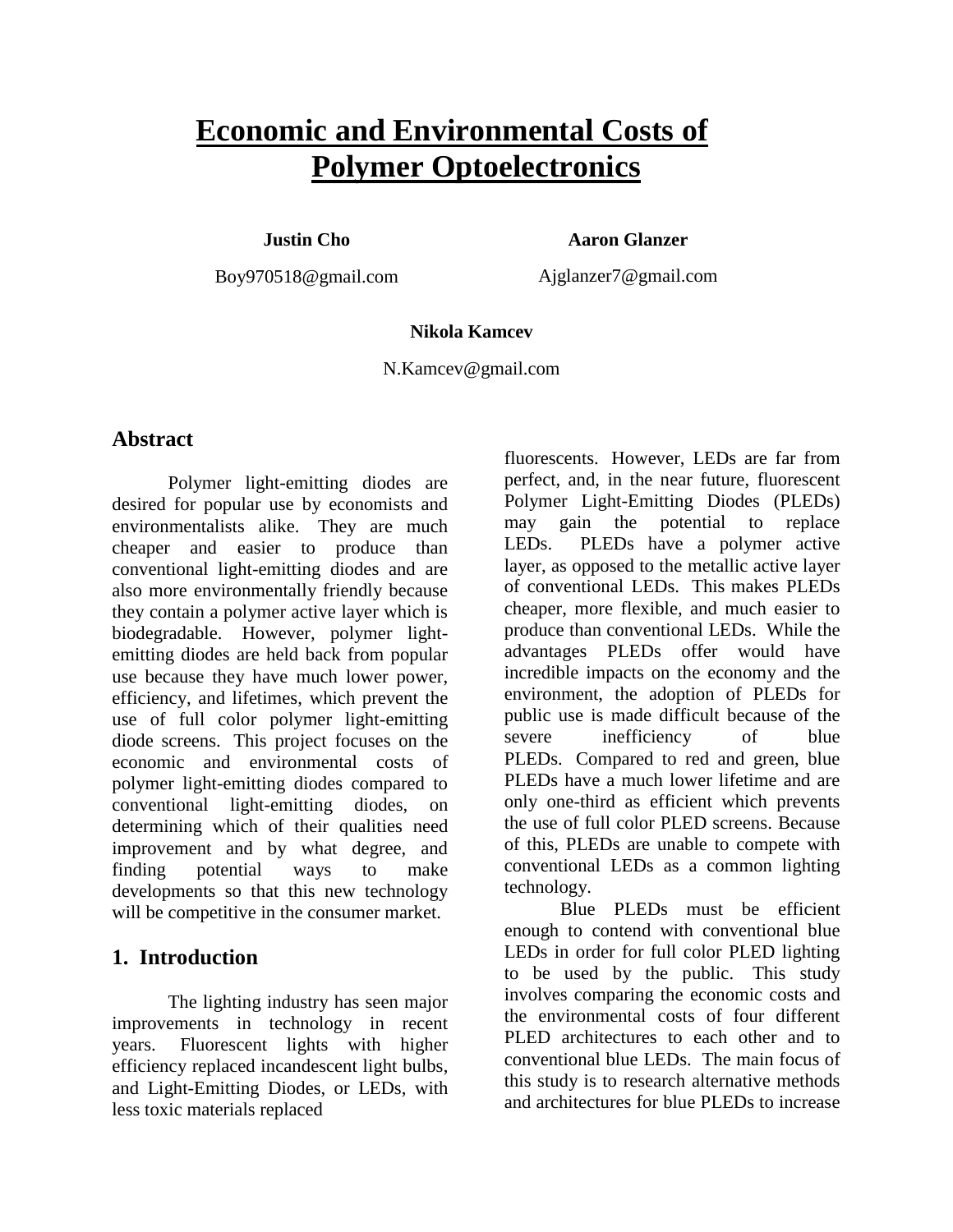their efficiency so that they can be made marketable. If such technology were made equally or more efficient than existing lighting technology, the lighting industry would be much less environmentally damaging and much more economically friendly. $<sup>1</sup>$ </sup>

# **2. Background**

PLEDs consist of several layers of materials. Each colored PLED has an active layer that emits a specific color. Blue PLEDs, which have a poly(9,9-di-*n*octylfluorenyl-2,7-diyl) (or PFO) active layer, are currently far less efficient, longlasting, and practical than red and green PLEDs. In order to promote the marketability of polymer LEDs, blue PLEDs must be improved significantly.

## **2.1 PLED Structure**

The bottom layer of a conventional bottom-emitting blue LED device is indium tin oxide (ITO) on a glass substrate, which acts as the anode. This ITO layer is followed by a poly(3,4-ethylenedioxythiophene) poly(styrenesulfonate) (or PEDOT:PSS) hole transport layer , a PFO active layer, a lithium fluoride electron transport layer and is topped with an aluminum cathode.<sup>1</sup> A current passes through this device, creating holes (absences of electrons) at the anode and emitting electrons at the cathode. When the electrons and holes combine in the active layer, photons are released.

# **Conventional Bottom Emitting**



*Figure 1. Architecture of a conventional bottom-emitting PLED<sup>1</sup>*

ITO is chosen as the anode because it performs well at a large range of temperatures and is transparent, allowing light to be emitted. The PEDOT:PSS layer is used because of its low cost and high conductivity, which helps improve the efficiency of the device. PFO is a blueconjugated polymer that is used due to its high efficiency. Finally, the lithium fluoride layer helps transport electrons, while aluminum is a common cathode (Figure  $1$ ).<sup>2</sup>

#### **2.2 PLED Drawbacks and Advantages**

Blue PLEDs are less efficient because of the difficulty of charge injection into blue emitting polymers, such as PFO, as their highest occupied molecular orbital is low in comparison to red and green LEDs.<sup>3</sup> This is a major roadblock in making polymer LEDs mainstream, as displays require red, green, and blue colors. If the blue colors continue to fade at the rate they currently do, the displays would begin losing their practicality relatively quickly.

However, conventional LEDs also have drawbacks. While conventional LEDs are highly efficient and have significantly longer lifetimes, their disposal process is difficult. A major concern about the conventional LED is their potential to pose a problem in waste landfills as hazardous materials. Conventional LEDs contain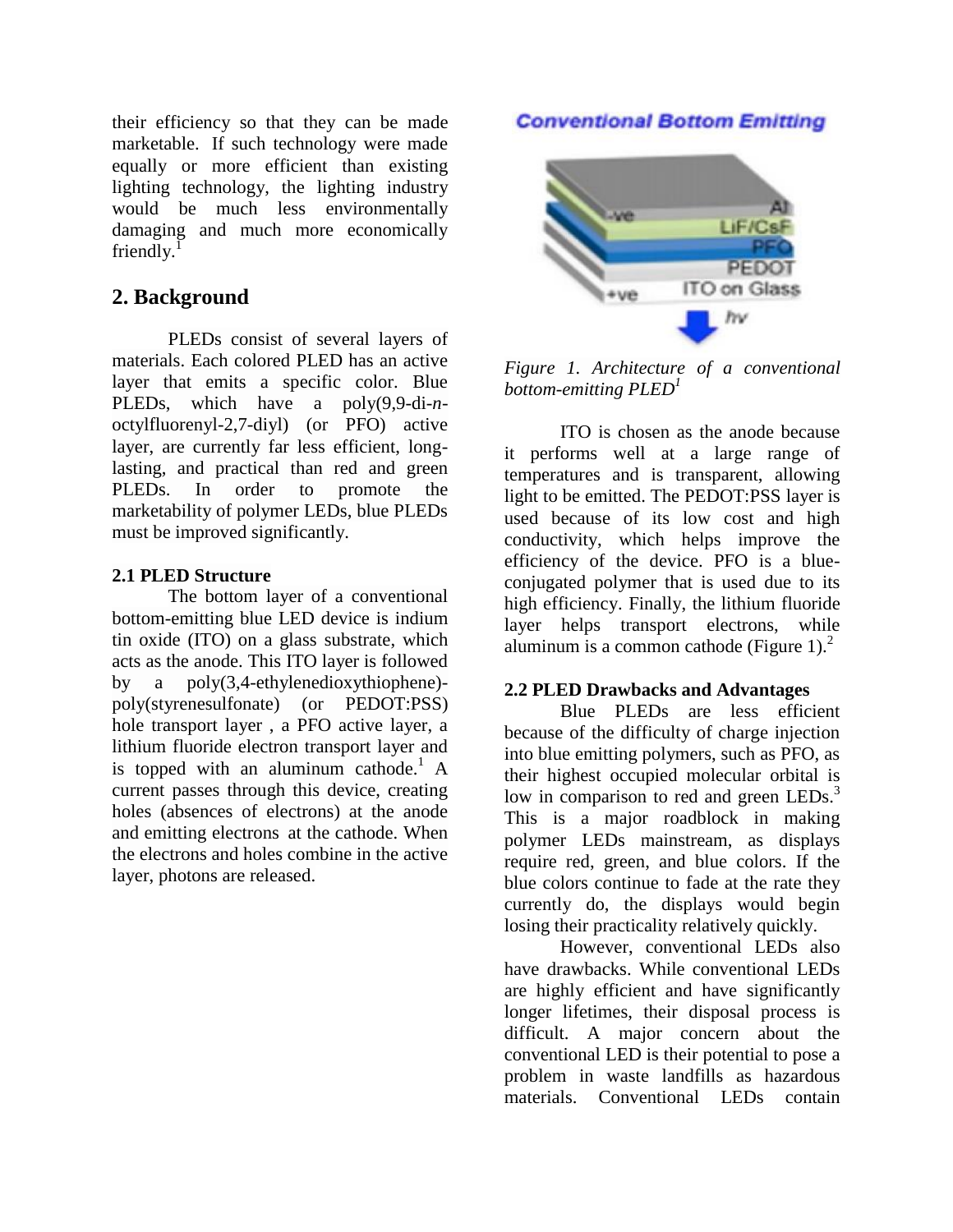mercury and a significant amount of aluminum in their heat sinks, while PLEDs are much more resourceful in their use of nonhazardous materials, omitting many of the toxic materials found in conventional LEDs.<sup>4</sup> PLEDs are more environmentally friendly than conventional LEDs.

Furthermore, the materials required to make PLEDs are more readily available and cheaper than those required for conventional LEDs. The manufacturing cost of PLEDs is also much lower than that of conventional LEDs, as PLEDs can be created using a solution-based process similar to inkjet printing. Conventional LEDs have to be grown on sapphire substrates and utilize a more complex process than that of PLEDs, with many inconvenient costly steps (Figure 2).



*Figure 2. Fabrication process of a conventional LED 4*

Thus, while many improvements have been made to polymer LEDs and their manufacturing process, blue PLEDs will need to be improved upon if PLED displays want to stand a chance against conventional LEDs in the market.

# **3 Analysis Using Life-Cycle-Based Methodologies**

New technologies face the challenge of competing with existing, much more mature technologies. Two important statistics to consider are economic and environmental costs. Polymer optoelectronics, regardless of their unique advantages, will be unable to compete in the solid-state lighting market if its technology is not economically viable. Emerging technology must also be environmentallyfriendly in an age advocating clean energy.

#### **3.1 Economic Assessment**

#### **3.1.1 Device Layer Costs**

Polymer optoelectronics are composed of various materials forming layers that serve different purposes. Catrice M. Carter's manuscript reports a detailed analysis of four different PLED device architectures: conventional bottom-emitting, inverted bottom-emitting, conventional topemitting, and inverted top-emitting (Figure 3). The architectures have different sets of materials, which determine the costs and direction of emission (Figure 4).



*Figure 3. Orientation of the layers for the four PLED architectures 1*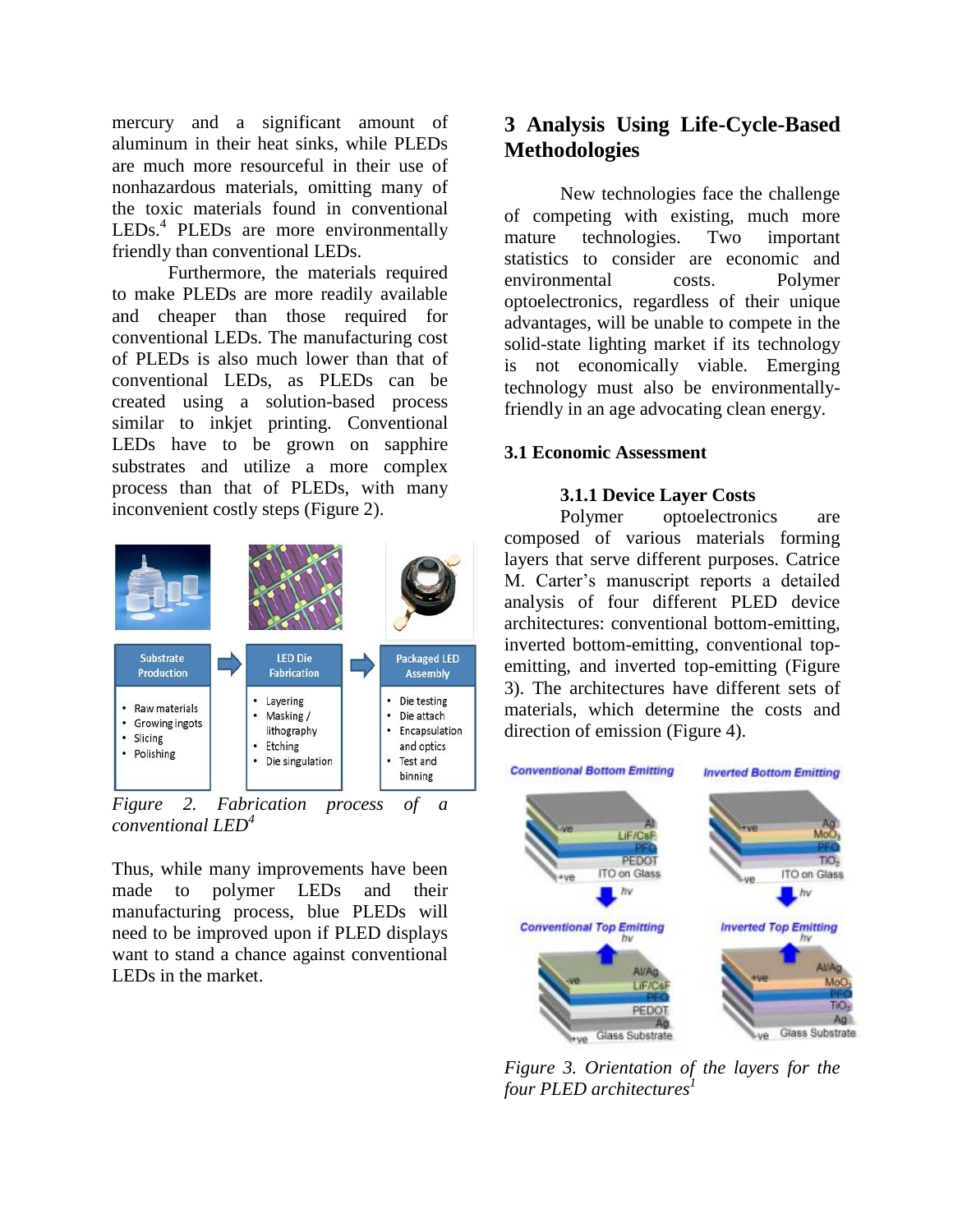

*Figure 4. Each layer's contribution to the total cost for the four PLED architectures for 1m<sup>2</sup> display screens 1*

Conventional LEDs are also made up of multiple layers (Figure 5).



*Figure 5. Orientation and thickness of each layer in a blue conventional LED<sup>5</sup>*

Sigma-Aldrich sells Gallium Nitride (GaN) at a price of  $$17.55$  per gram.<sup>6</sup> Indium Gallium Nitride (InGaN) is a semiconductor

mix of Indium Nitride (InN) and Gallium Nitride (GaN). Sigma-Aldrich sells InN at a price of \$188 per gram. The price of a  $1m<sup>2</sup>$ layer is calculated using the equation:

$$
Cost = Area \cdot Thickness
$$

*Density* · *Price per gram*

Sapphire wafers are sold at \$2.0558 per cubic centimeter at University Wafer<sup>7</sup>. The thickness of the sapphire substrate was determined to be  $100$  microns<sup>8</sup>. The cost of each layer is determined separately and then added to obtain the total cost of the device.

# **3.1.2 Life Cycle Costs<sup>1</sup>**

The total life cost savings, in \$/yr, was calculated by:

$$
C_{yr}=(C_{tot}/L)\cdot 24\cdot 365
$$

where L is the lifetime and  $C_{\text{tot}}$  is the total cost defined as: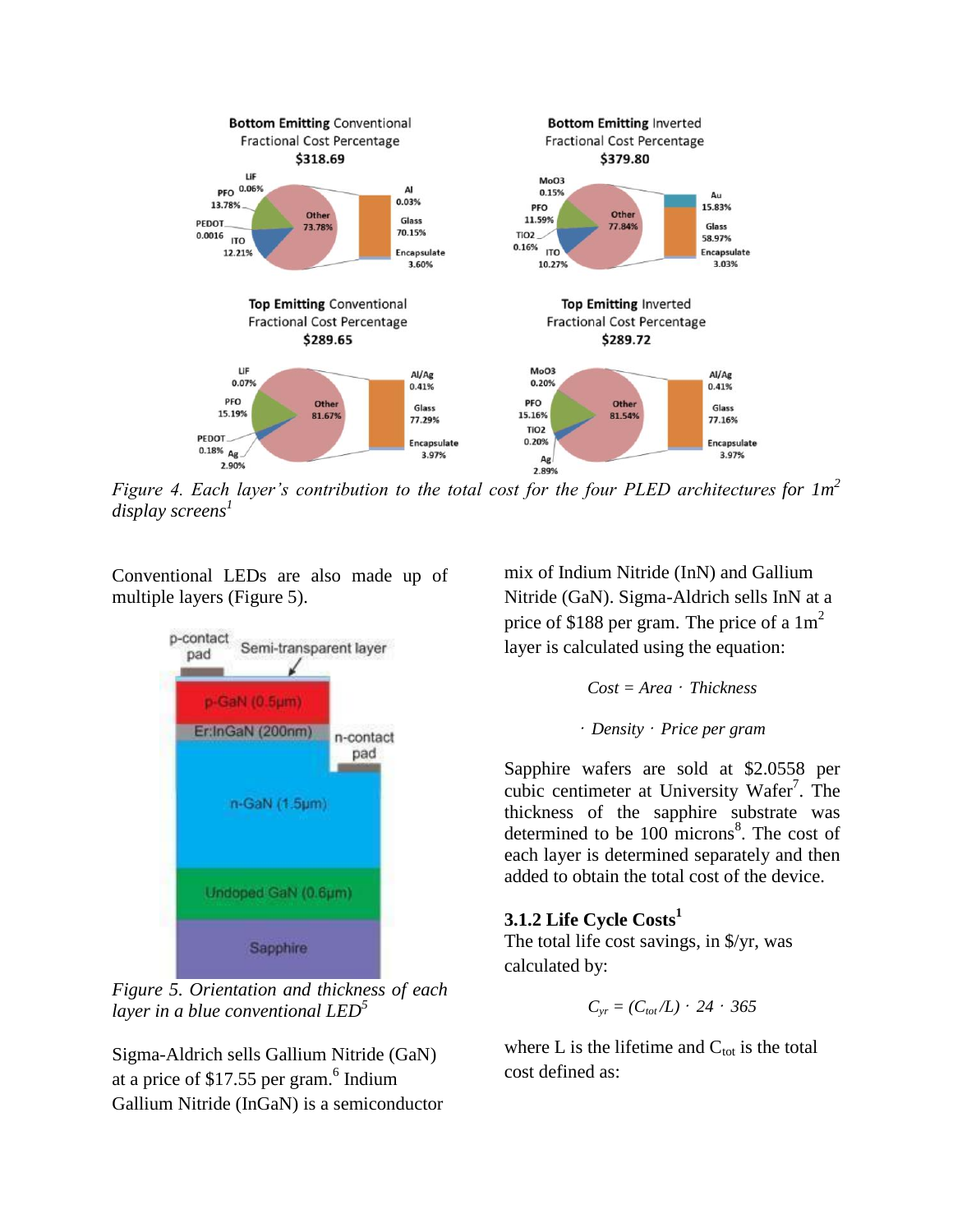$$
C_{\text{tot}} = C_{\text{mat}} + C_{\text{man}} + C_{\text{phase}}
$$

 $C_{\text{mat}}$  is the materials cost,  $C_{\text{man}}$  is the manufacturing cost, and  $C_{phase}$  is the use phase cost which is defined as:

$$
C_{phase} = \frac{P \cdot L}{1000} C_{elec}
$$

where C<sub>elec</sub> is the cost of electricity in  $$/kWh.<sup>9</sup>$ 

## **3.2 Device Qualities**

It is also vital to compare blue PLEDs to blue conventional LEDs based on their lifetime, power, luminance, and power efficiency. Catrice M. Carter's manuscript reports these values for the four different architectures (Table 1) based on New Jersey's energy statistics.

|                            | Bottom-      | Bottom-   | Top-emitting | Top-emitting |
|----------------------------|--------------|-----------|--------------|--------------|
|                            | emitting     | emitting  | Conventional | Inverted     |
|                            | Conventional | Inverted  |              |              |
| Lifetime (hr)              | 16,787       | 25,675    | 16,787       | 25,675       |
| Power $(W)$                | 21,407.38    | 10,993.17 | 20,047.79    | 8,815.85     |
| Luminance                  | 1,180        | 1,257     | 1,640        | 2,930        |
| (cd/m <sup>2</sup> )       |              |           |              |              |
| Efficiency $(\text{lm/W})$ | 0.255        | 0.528     | 0.3779       | 1.53548      |

*Table 1. Device qualities of the four PLED architectures<sup>1</sup>*

The values for blue conventional LEDs were determined through various methods. The lifetime was determined from Philips White Paper "Understanding Power

LED Lifetime Analysis" (Figure 6). 350mA is the minimum current necessary to power general LEDs, and the corresponding lifetime is 60,000 hours.



*Figure 6. LED lifetimes as a function of input current at a given temperatuer 10*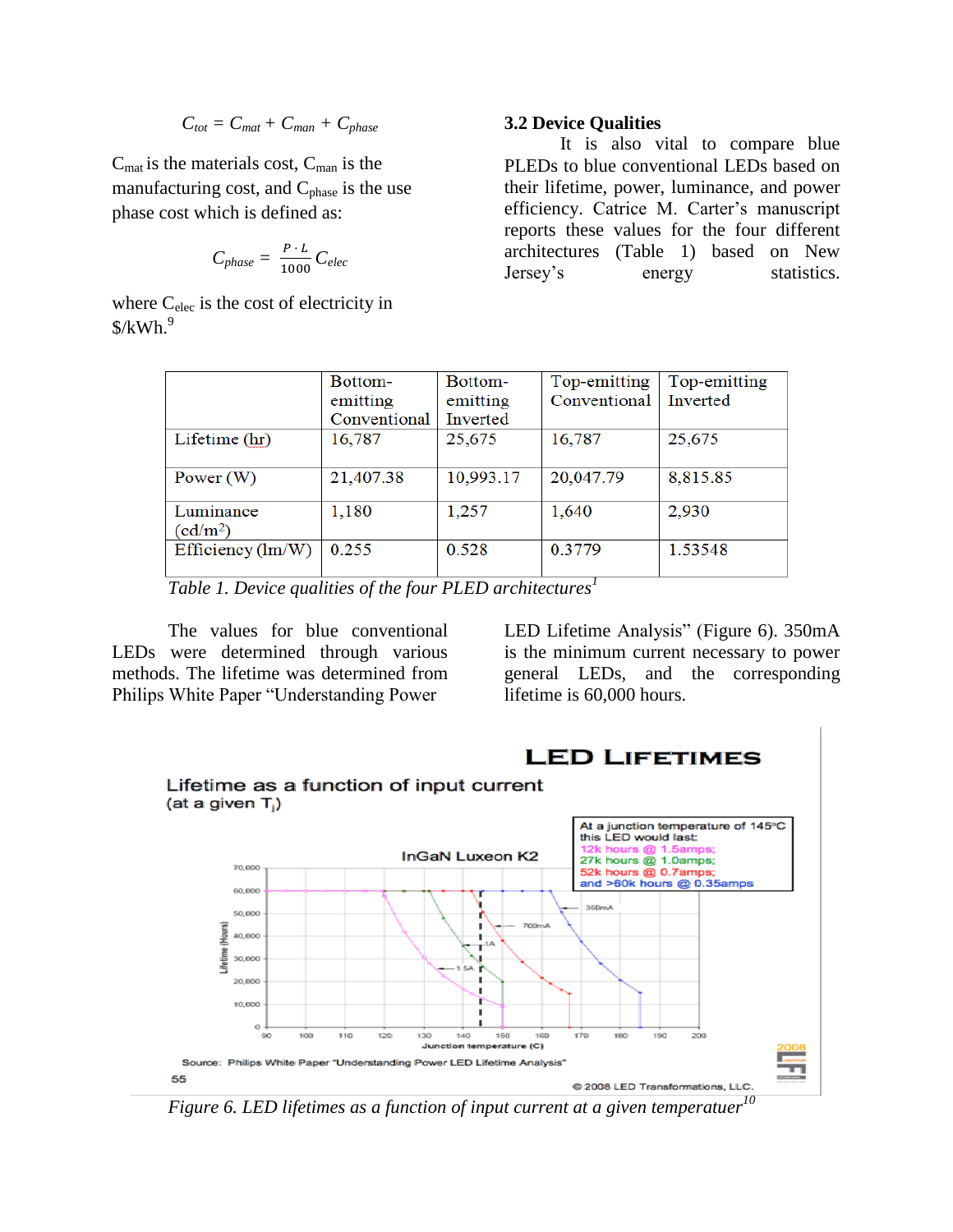The luminance is given to be 5000  $cd/m<sup>2</sup>$  for blue conventional LEDs.<sup>11</sup> The power efficiency calculations are based on a 5mm Blue LED sold on the market.<sup>12</sup> Its specifications state 0.3 lumen and 0.07 watts. The power efficiency is calculated using the equation:

$$
P_e = \frac{Lumens}{Total power consumption}
$$

giving 4.2857 lm/W. The power values of the four PLED architectures were calculated according to:

$$
P=\frac{E_f\cdot\pi}{P_e}k
$$

where  $E_f$  is efficacy in cd/m<sup>2</sup>,  $P_e$  is power efficiency in lm/W, and k is 1/PR(performance ratio) for display devices. The PR is given to be 68%. This equation was used to calculate the power of blue conventional LEDs.

The operating energy consumption per unit area, in cd/Wm<sup>2</sup>, was calculated by:

$$
E_{op}=\frac{E_f}{p}
$$

where  $E_f$  is efficacy and p is power.

#### **3.3 Environmental Assessment**

#### **3.3.1 Global Warming Potential**

Electricity generation involves the production of carbon dioxide gas. Therefore, powering polymer optoelectronics is inevitably tied to greenhouse gas emissions. The Global Warming Potential of the devices over their lifetime was calculated for the four different blue PLED architectures and blue conventional LEDs by:

Mass of 
$$
CO_2
$$
 = Power · Lifetime · [(%oil · CO2 for oil)+(%coal · CO2 for  
coal)+(%natural gas · CO2 for natural gas)]

The devices' power and lifetime values are taken from Table 1. The U.S. Energy Information Administration reports the percentages of oil, natural gas, and coal New Jersey uses to generate electricity (Figure 7). Petroleum makes up 0.825%, natural gas makes up 38.357%, and coal makes up 4.760% of New Jersey's electricity generation.





*Figure 7. Use distribution of energy sources for New Jersey's electricity generation in 2014<sup>13</sup>*

The EIA also reports the amount of carbon dioxide produced per unit of energy for each of the fossil fuels (Table 2). Coal was averaged to produce 2.14 lbs/kWh and oil was averaged to produce 1.745 lbs/kWh.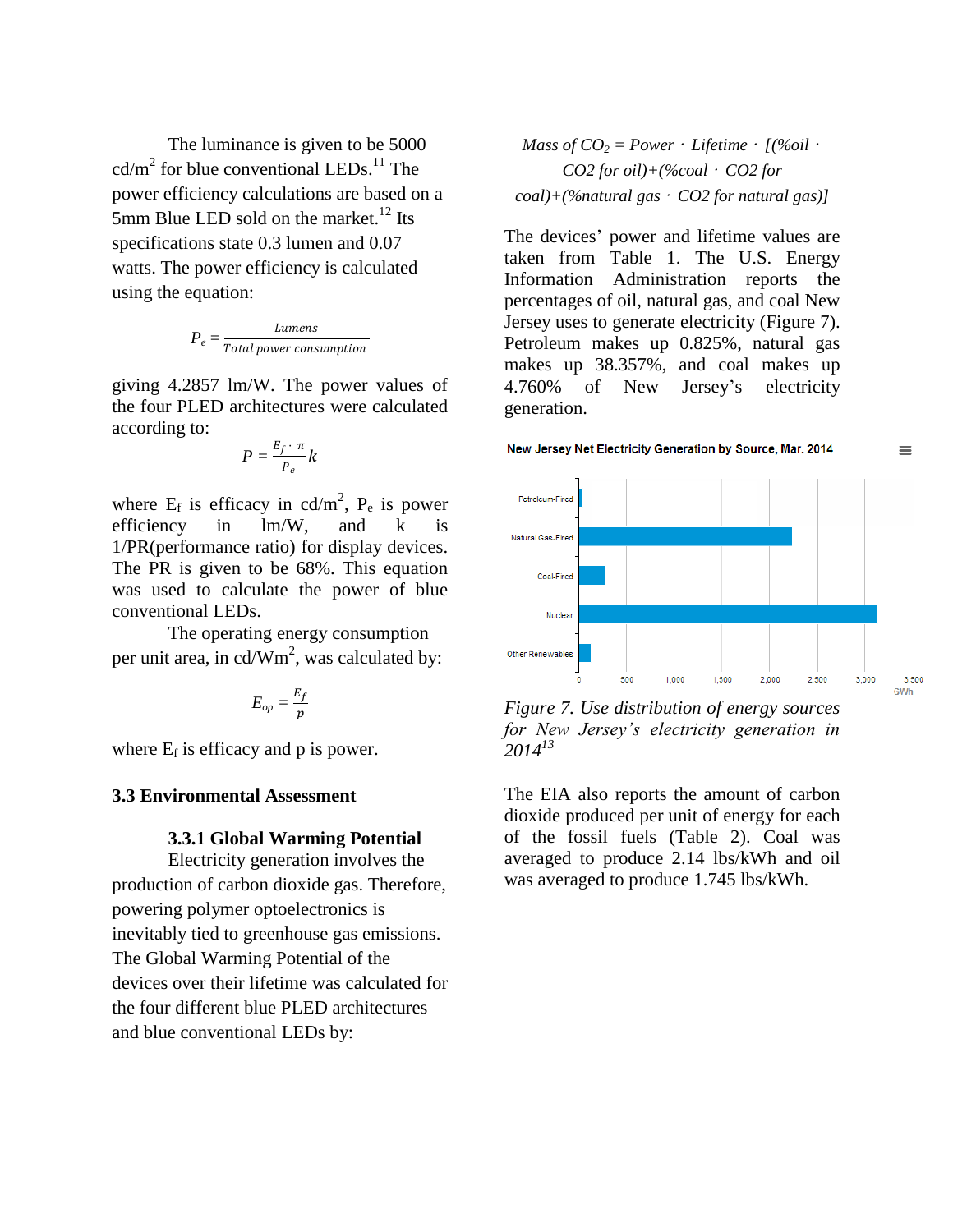| <b>Fuel</b>            | Lbs CO <sub>2</sub> per kWh |  |
|------------------------|-----------------------------|--|
| Coal                   |                             |  |
| <b>Bituminous</b>      | 2.08                        |  |
| Sub-bituminous         | 2.16                        |  |
| Lignite                | 2.18                        |  |
| Natural gas            | 1 22                        |  |
| Distillate Oil (No. 2) | 1.68                        |  |
| Residual Oil (No. 6)   | 181                         |  |

*Table 2. Pounds of CO<sup>2</sup> produced per kWh of different fuels<sup>14</sup>*

# **3.3.2 Recyclability and Toxicity**

The environmental impact of PLEDs and LEDs after their lifetime was also studied and compared. Relevant data were collected for each layer separately. The recyclability factors include recovery, reusability, efficiency, and cost of the recycling process. The viability of recycling was determined through judgment of payback time, costs, and ease. The toxicity of each material was also considered in the case of failure to recycle. Factors include biodegradability and specific environmental hazards.

# **4 Results and Discussion**

#### **4.1 Economic Cost**

The operational energy and lifetime of blue PLEDs, as recorded in Catrice M. Carter's report (Table 3), are much lower than those of conventional blue LEDs. Inverted design PLEDs, which have 50% longer lifetime than conventional design PLEDs, still have half the lifetime of LEDs. Their low efficiency is a result of high power usage coupled with low luminance. The severe lack of efficiency and low lifetimes of blue PLEDs are the reason why full color PLED screens are not possible with the existing blue PLED architectures. However, any of the four blue PLED architectures are, on average, cheaper than LEDs over their lifetimes (Table 5). This is huge motivation for the lighting industry to find new ways to improve PLED technology.

|                                   | Bottom-      | Bottom-   | Top-emitting | Top-emitting | Blue         |
|-----------------------------------|--------------|-----------|--------------|--------------|--------------|
|                                   | emitting     | emitting  | Conventional | Inverted     | Conventional |
|                                   | Conventional | Inverted  |              |              | <b>LED</b>   |
| Lifetime (hr)                     | 16,787       | 25,675    | 16,787       | 25,675       | 60,000       |
| Power $(W)$                       | 21,407.38    | 10,993.17 | 20,047.79    | 8,815.85     | 5,000        |
| Luminance<br>(cd/m <sup>2</sup> ) | 1,180        | 1,257     | 1,640        | 2,930        | 5,390        |
| Efficiency $(lm/W)$               | 0.255        | 0.528     | 0.3779       | 1.53548      | 4.2857       |

*Table 3. Device Qualities of the four PLED architectures and blue conventional LED1, 10, 11, <sup>12</sup>*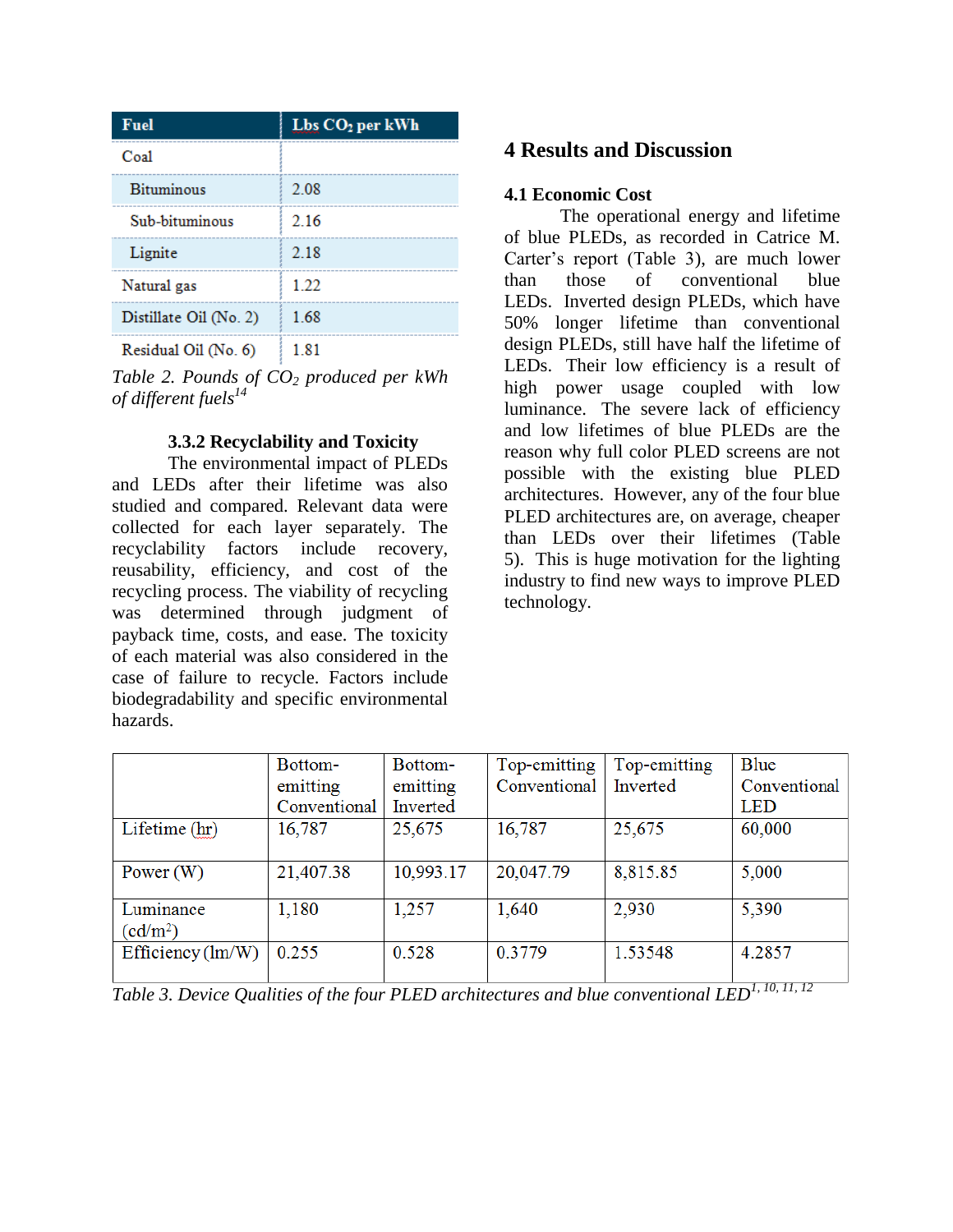|                       |               | Price $(\frac{6}{9})$ | Mass $(g)$ | Total Cost (\$) |
|-----------------------|---------------|-----------------------|------------|-----------------|
| Gallium Nitride (GaN) |               | 17.55                 | 15.99      | 280.62          |
| Indium                | Gallium       | 17.55                 | 0.8610     | 15.11           |
| Gallium               | Nitride (GaN) |                       |            |                 |
| Nitride               | Indium        | 188.00                | 0.4086     | 76.82           |
| (InGaN)               | Nitride (InN) |                       |            |                 |
| Sapphire Wafer        |               | 0.5165                | 398.0      | 205.57          |
|                       |               |                       |            |                 |
|                       |               | <b>Total Cost</b>     | 5678       | 578.12          |

*Table 4. Price of layers in blue conventional LEDs for 1 m<sup>2</sup> devices5, 6, 7, 8*

| Bottom-      | Bottom-         | Top-emitting    | Top-emitting    | Blue            |
|--------------|-----------------|-----------------|-----------------|-----------------|
| emitting     | emitting        | Conventional    | Inverted        | Conventional    |
| Conventional | Inverted        |                 |                 | <b>LED</b>      |
|              |                 |                 |                 |                 |
| 0.0551       | 0.1143          | 0.0818          | 0.3324          | 0.9276          |
|              |                 |                 |                 |                 |
|              |                 |                 |                 |                 |
|              |                 |                 |                 | 18,829          |
|              |                 |                 |                 |                 |
|              |                 |                 |                 | 23.93           |
|              | 30,040<br>2.689 | 15,470<br>4.125 | 27,179<br>2.598 | 12,401<br>4.123 |

*Table 5. Operational energy, cost per year, and life costs of the four PLED architectures and blue conventional LED for Samsung Galaxy S4 dimensions<sup>1</sup>*

# **4.2 Environmental Cost**

The environmental costs of PLEDs are approximately equal to that of LEDs. The conventional design PLEDs are slightly more costly in terms of energy while the inverted design PLEDs are slightly less costly, with the top inverted architecture having the lowest energy cost (Table 6). These results, however, are deceiving as they are calculated based on the power output of the LEDs for the duration of their lifetimes. The semiconductor based LEDs have much longer lifetimes with much lower power outputs. If the devices' energies were measured over just the PLED's lifetimes, the LEDs would have used much less energy in that time.

The global warming potential of each PLED architecture and the blue conventional LED architecture is calculated in terms of its energy cost over its lifetime

and the amount of  $CO<sub>2</sub>$  released by different fossil fuels. The total energy consumption is proportional to the  $CO<sub>2</sub>$  emission. The conventional PLED architectures use more energy and therefore produce more carbon dioxide than blue conventional LEDs while the inverted PLED architectures use much less energy and therefore produce less carbon dioxide than blue conventional LEDs. These values still may be misleading because conventional LEDs have a much greater lifetime. The rate of  $CO<sub>2</sub>$  released over time for conventional LEDs is much lower than the rate of emission for each PLED structure and therefore LEDs have a much lower global warming potential over time. Because PLEDs have a much shorter lifetime, over the duration of each LED's lifetime they will release an approximately equal amount of  $CO<sub>2</sub>$  (Table 6).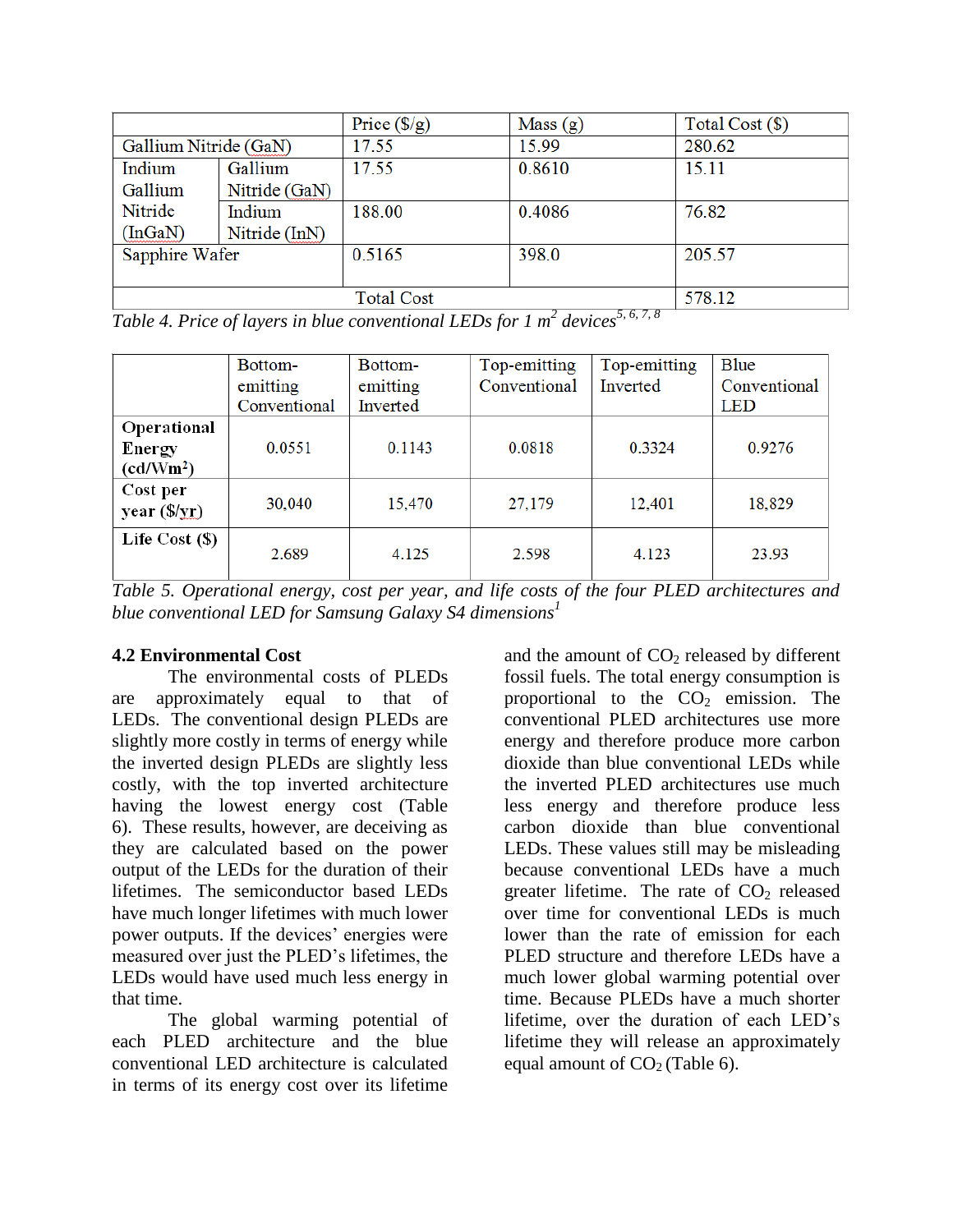|                                                         | Total Energy Consumption (J) | Global Warming Potential |  |
|---------------------------------------------------------|------------------------------|--------------------------|--|
|                                                         |                              | $(kg \text{ of } CO_2)$  |  |
| Bottom-emitting Conventional   1.294 x 10 <sup>12</sup> |                              | 95130                    |  |
| Bottom-emitting Inverted                                | $1.016 \times 10^{12}$       | 74690                    |  |
| Top-emitting Conventional                               | $1.212 \times 10^{12}$       | 89100                    |  |
| Top-emitting Inverted                                   | $8.148 \times 10^{11}$       | 59900                    |  |
| <b>Blue Conventional LED</b>                            | $1.080 \times 10^{12}$       | 79400                    |  |

Table 6. Lifetime energy use and  $CO<sub>2</sub>$  *emission of the four PLED architectures*<sup>1, 13, 14</sup>

## **4.3 Post-life Assessment**

Another major point to consider between LEDs and PLEDs is their environmental impacts after they have been used as in when recycled or thrown away. In terms of recyclability, conventional LEDs have a great advantage. Gallium and indium, LEDs' two most abundant metals, can be recovered from the semiconductor with almost perfect purity.<sup>15</sup> It is estimated that over 95% of the semiconductor in an LED is reusable.<sup>16</sup> For PLEDs, indium in its ITO layer, its most expensive layer, is 60-65% recyclable after 30 days. In addition, the glass layer can also be removed and reused with almost no difference in efficiency.<sup>17</sup> The metal cathode, aluminum or silver, could also be reused, but the polymer layers cannot. While recyclable, the costs of recycling each layer may be too high to be

worth reusing. While the costs are difficult to ascertain, it is known that PLEDs have very high energy payback, and it may be easiest to discard them after use rather than using energy to recycle them.

Recyclability is not the only concern; the majority of people are more likely to throw away LEDs at the first sign of failure rather than recycle them, thus the toxicity of each layer must be taken into account as well. PLEDs have an advantage in this case, as all polymer layers are biodegradable and will cause no damage to the

environment. For the conventional PLEDs, Ag, Al, and LiF are all not environmental hazards, however, LiF may create damaging long-term products. The inverted PLED designs use  $TiO<sub>2</sub>$  which is harmless' but also contain  $MoO<sub>3</sub>$  which creates toxic products when biodegrading. ITO is also extremely hazardous to water, but its biodegradability is unknown. LEDs on the other hand, are entirely metal with no biodegradable layers. Neither indium nitride nor gallium nitride are biodegradable, and, while dangerous to touch, their long-term toxicity is unknown. Overall, assuming humans are more likely to throw out used lights than to recycle them, PLEDs are more environmentally friendly in this aspect.

# **4.4 PLED Improvements**

Until the lifetime and power efficiency of PLEDs are improved, they will neither be economically nor environmentally viable for public use compared to conventional LEDs, despite their advantages. However, there are many potential improvements to PLEDs that, while still in experimentation, have much greater recorded efficiencies and lifetimes than those recorded in Dr. O'Caroll's study.<sup>1</sup>

# **4.4.1 Improving Electron Recombination**

One of the causes of inefficiency in blue PLEDs is the difference in barrier voltage between the polymer layer and active layer. The barrier voltage between the cathode and PFO layer is 0.6ev while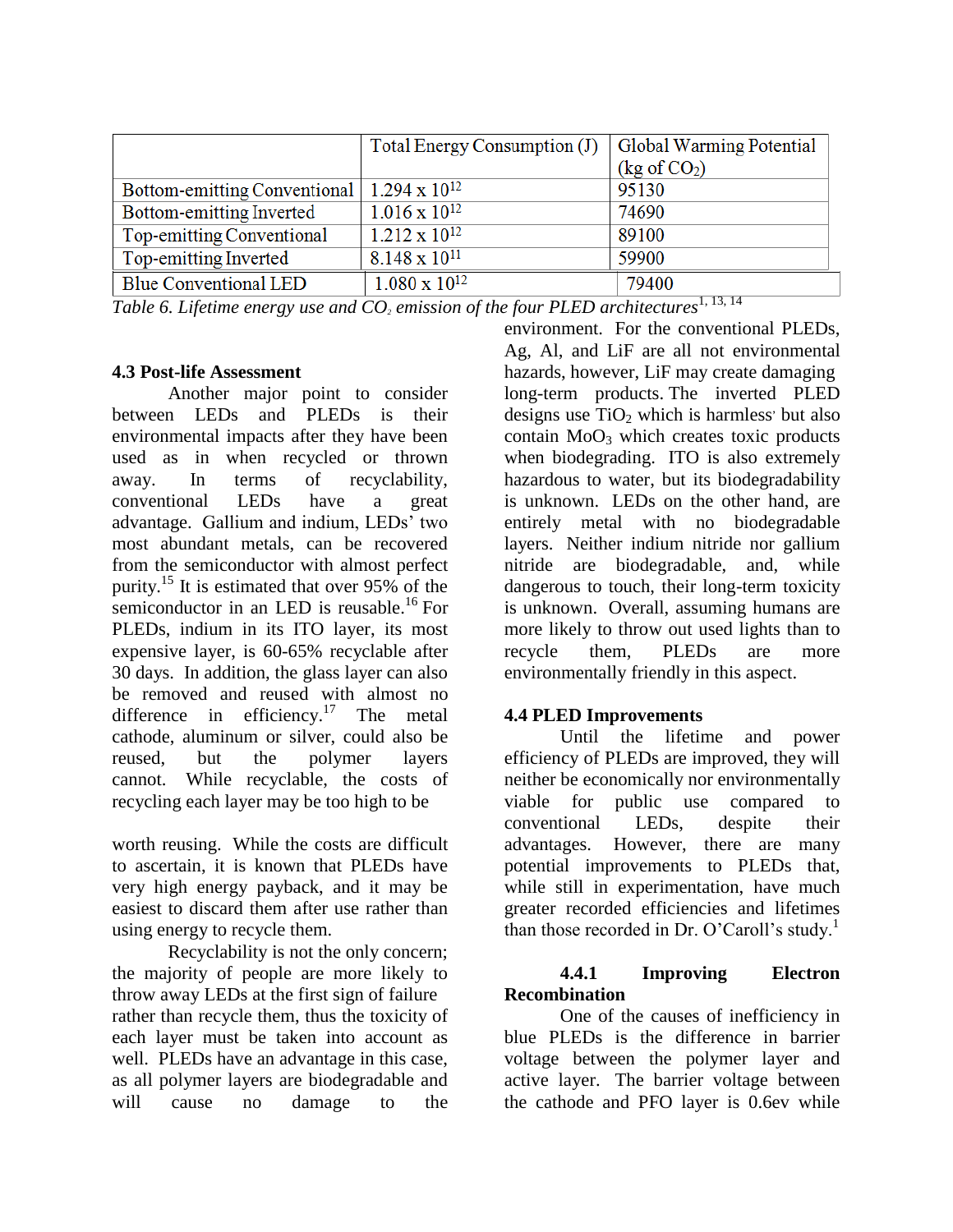between the PFO layer and PEDOT:PSS layer it is a slightly greater 0.8ev. Because of this, a greater proportion of electron recombination occurs more towards the cathode than the active layer, creating less light for a given voltage. Solutions to this are either using a low work function cathode such as barium, or to use a buffer layer between the cathode and active layer to reduce the electron imbalance. A buffer layer, NaOH in this particular study, reduces the driving voltage for the device and improves its efficiency. <sup>18</sup> Only a small enough amount so the device will not be damaged.

Another design to improve charge balance is through a multilayer polymer structured PLED separated by an electron blocking layer. This blocking layer is applied during the spin coating process of the polymer layers and is later boiled away. 1,2-polymer glycol is used in the reported study since it has a high viscosity, easy application, and low boiling point. Using this design, a this study has shown that the lifetime of the PLED is increased threefold and its luminance is significantly increased from 5,633 cd/ $m<sup>2</sup>$  to  $21,180 \text{ cd/m}^2$ <sup>19</sup>

# **4.4.2 Alternative Substrates**

A commonly used anode/substrate for PLEDs is ITO because it is transparent, reasonably efficient, and works at all temperatures; however, it is very expensive and has been shown in some research to actually have a reduced efficiency and lifetime because indium from ITO has a tendency to diffuse into the polymer layer, and block electron flow. There are many alternative substrates being studied, but they also have drawbacks.

One such alternative is fluorine tin oxide (FTO) which is far cheaper than ITO. In one study, FTO based PLEDs were found have a much lower work function

than ITO based PLEDs, and thus a greater efficiency.<sup>20</sup> FTO is also less affected by cleaning chemicals in the lab while ITO can be degraded during its cleaning procedure. FTO is not perfect though: it has a very high current leakage which significantly lowers its lifetime. This problem makes FTO less likely to replace ITO as the common PLED substrate, even though indium based substrates are much more expensive.

One particular research group proposes that PLEDs would function more efficiently without ITO at all. This group experimented with a PLED using a transparent polymer anode.<sup>21</sup> A polymer anode/substrate would not only be cheaper and potentially more efficient, but also biodegradable. This particular experiment tests polyaniline and polyethylenedioxythiophene electrodes that have been doped with different organic solvents. These polymer anodes act as oxygen barriers, inhibit short-circuiting, and most importantly, have much slower degradation rates than ITO, thus improving the lifetime of the device. Their study shows that even their best ITO based PLEDs have lower lifetimes and efficiencies than PLEDs with a polymer anode. Replacing the ITO layer with a transparent polymer anode would be a good place to continue research in as this would make PLEDs much more economically and even more environmentally viable. More research is still needed in order to find the most effective polymer anode.

# **4.4.3 Light Extraction**

Another major problem with the structure of a PLED is that, due to the refraction of the glass, some of the light is reflected internally and trapped within the glass. According to a study done in the journal "Organic Electronics,"<sup>22</sup> the fraction of emitted photons can be as low as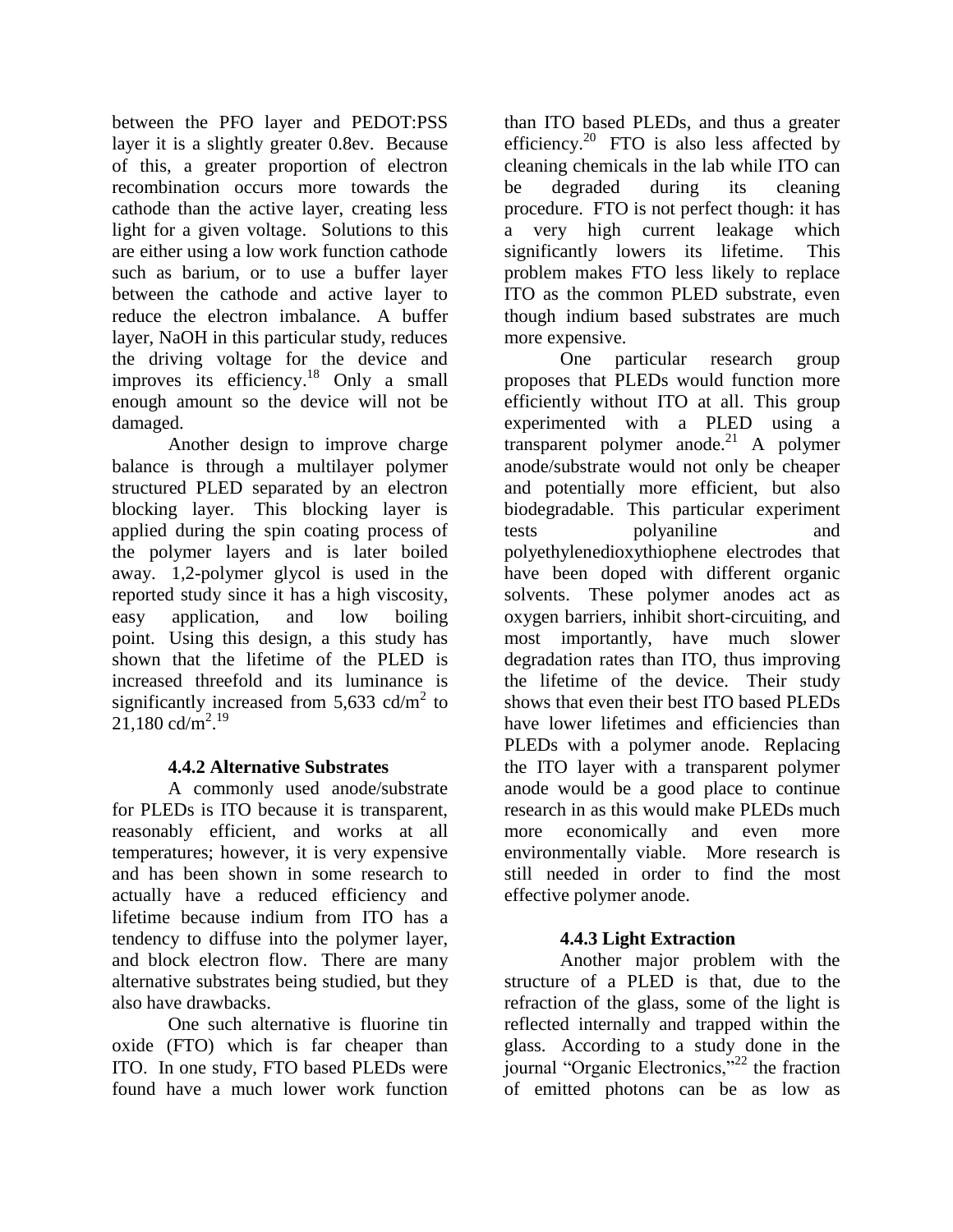20%. Because of this huge luminance loss, many studies are being done in finding a glass structure for PLEDs that reduce internal reflectance; small changes in shape are generally easy to implement and are a simple way to improve PLEDs. This particular study involves the use of a microlens array structure to increase light extraction which found a significant increase in light intensity.

# **5. Conclusion**

# **5.1 Summary**

Upon comparing the statistics of the conventional and polymer LEDs, we found that conventional LEDs are more advantageous in terms of efficiency and lifetime, while PLEDs are cheaper and more environmentally friendly. Conventional LEDs have 50% longer lifetime than PLEDs, a greater efficiency, and a significantly larger luminance. Furthermore, conventional LEDs are more easily recyclable and have a rate of  $CO<sub>2</sub>$  emission than PLEDs. However, PLEDs are far less harmful in waste landfills than conventional LEDs, which utilize harmful materials in their structure. In order to increase PLEDs' effectiveness and give them a competitive edge in the market, the efficiency and lifetime of the device must be improved significantly.

# **5.2 Analysis**

Conventional LEDs' better lifetime, efficiency, luminance, and recyclability are a result of the years of research that went into them. Research on polymer LEDs is a fairly recent endeavor and as such, PLEDs have the potential to meet or surpass their conventional counterparts with years of research. However, PLEDs' strength is in their biodegradability and potential to pose a far smaller threat to the environment than conventional LEDs. Despite the relatively

insignificant amount of research that has gone into PLEDs as compared to conventional LEDs, they surpass LEDs in their ability to break down in waste landfills, where normal LEDs would regularly cause harm to the environment. Due to their biodegradability and far lower cost, PLEDs are an important field to explore, as they could significantly lower humans' negative impact on the environment.

# **5.3 Future Work**

In order to make PLEDs viable for public use, their efficiency and lifetime must be improved by factors of 9.76 and 2.96, respectively. In order to accomplish this, more research should be done concerning the poor light extraction of the device caused by the structure of the glass substrate, which can be improved with different shaped glass or specific nanostructures. Alternative substrates can also be researched to lower the cost of the expensive ITO glass layer, which is the most costly aspect of the PLED. To improve the efficiency of the device, research can be done about electron recombination in the active layer, which can be improved by using a sodium hydroxide buffer layer or introducing a polymer electron blocking layer within the active layer. The advantages PLEDs have over conventional LEDs will make it more favorable for others to attempt to find improvements for PLEDs in the future.

# **Acknowledgements**

The authors would like to thank a number of people for making this project possible.

We express our sincere gratitude to Dr. O'Carroll for her leadership and providing this opportunity. We also thank her students Catrice M. Carter, Zeqing Shen, Benjamin Agyei Tuffour, and Gary Cheung for their patient instruction and continuous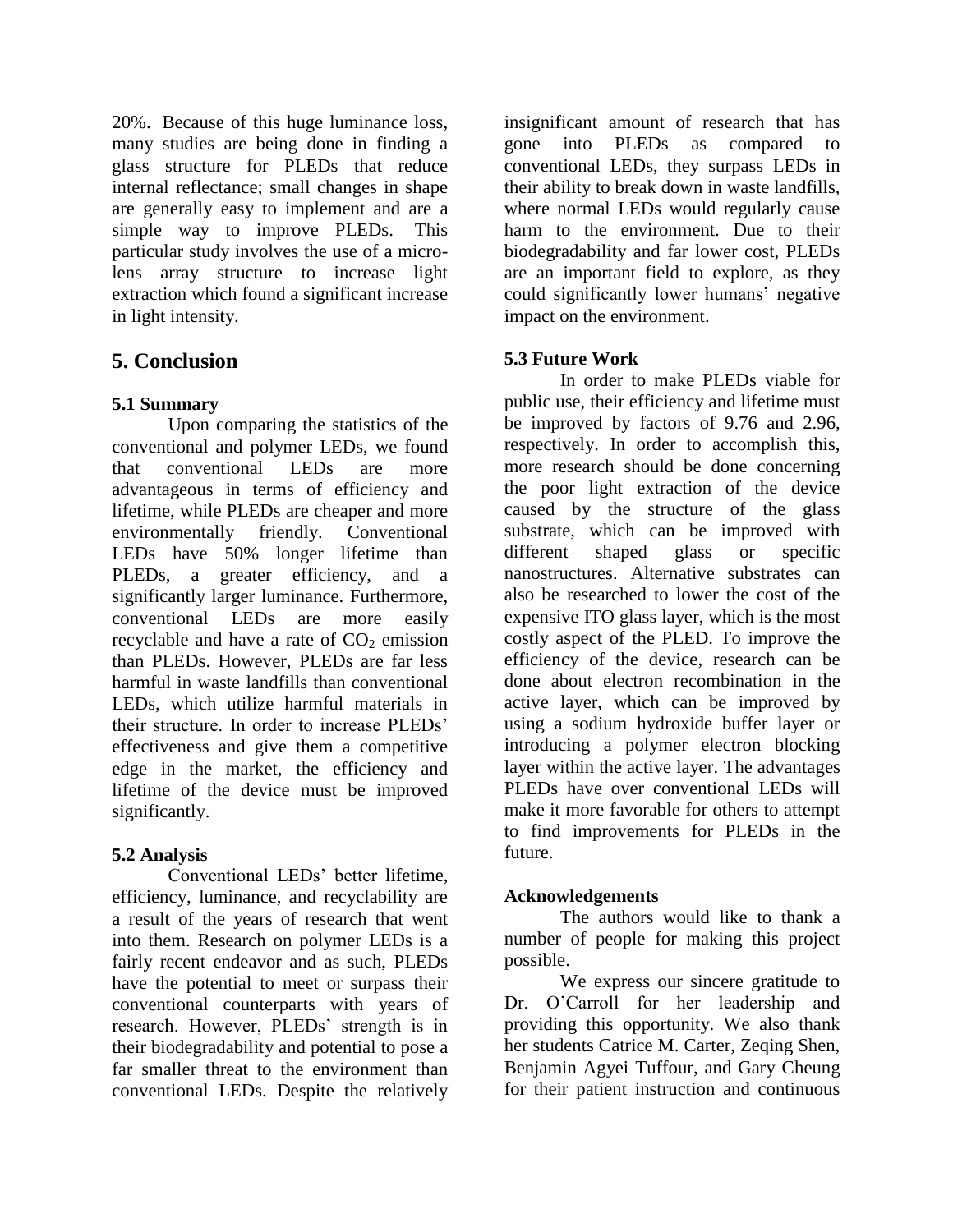support. The O'Carroll Group has generously shared their resources and knowledge with us.

We would also like to extend our gratitude to Kelly Ruffenach for her lively encouragement and guidance. We thank Director Ilene Rosen and Assistant Director Jean Patrick Antoine whose efforts have made the NJ Governor's School of Engineering and Technology possible at Rutgers University.

Additionally, we are grateful for the support of our 2014 program sponsors: Rutgers University, The State of New Jersey, Morgan Stanley, Lockheed Martin, Silverline Windows, South Jersey Industries, Inc., The Provident Bank Foundation, and Novo Nordisk.

## **References**

<sup>1</sup>C.M. Carter, *Economic and Environmental Assessment of Organic Polymer Light Emitting Diodes*, Catrice Carter Manuscript Rutgers University (Unpublished).

2 S. Siva, *Fabrication and Lifetime Testing of Organic Polymer-Based Polymer Light Emitting Diodes,* Dr. Deirdre O'Carroll Progress Update (Unpublished).

<sup>3</sup>X.Y. Deng, *Light Emitting Devices with Conjugated Polymers,* WWW Document, (http://www.mdpi.com/1422-0067/12/3/1575).

<sup>4</sup>M.J. Scholand and H. E. Dillon, *Life-Cycle Assessment of Energy and Environmental Impacts of LED Lighting Products*, US Department of Energy, (2012).

5 Semiconductor Today,

(http://www.semiconductor-

today.com/news\_items/2010/OCT/DAHAL\_181 010.htm)

<sup>6</sup>Sigma-Aldrich,

[\(https://www.sigmaaldrich.com/united](https://www.sigmaaldrich.com/united-states.html)[states.html\)](https://www.sigmaaldrich.com/united-states.html).

 ${}^{7}$ Chris Baker, University Wafer Inc, <https://order.universitywafer.com/>

<sup>8</sup>[D. Steigerwald,](http://www.tms.org/pubs/journals/JOM/9709/Steigerwald-9709.html#Steigerwald) *III-V Nitride Semiconductors for High-Performance Blue and Green Light-Emitting Devices*, JOM (1997).

<sup>9</sup>U.S Department of Energy, *The DOE Simple Modular LED Cost Model,* WWW Document, (http://www1.eere.energy.gov/buildings/ssl/ledc om\_cost\_model.html).

<sup>10</sup>Philips White Paper, *Understanding Power LED Lifetime Analysis*, LED Transformations, LLC, (2008).

 $11$ Sino-Colour, [\(http://www.sino](http://www.sino-colour.com/service/faq/how-to-calculate-brightness-of-each-lamp.html)[colour.com/service/faq/how-to-calculate-](http://www.sino-colour.com/service/faq/how-to-calculate-brightness-of-each-lamp.html)

[brightness-of-each-lamp.html\)](http://www.sino-colour.com/service/faq/how-to-calculate-brightness-of-each-lamp.html)

 $12$ Super Bright LEDs, [\(http://www.superbrightleds.com/moreinfo/com](http://www.superbrightleds.com/moreinfo/component-leds/5mm-blue-led-15-degree-viewing-angle-5500-mcd/269/#/tab/Specifications) [ponent-leds/5mm-blue-led-15-degree-viewing](http://www.superbrightleds.com/moreinfo/component-leds/5mm-blue-led-15-degree-viewing-angle-5500-mcd/269/#/tab/Specifications)[angle-5500-mcd/269/#/tab/Specifications\)](http://www.superbrightleds.com/moreinfo/component-leds/5mm-blue-led-15-degree-viewing-angle-5500-mcd/269/#/tab/Specifications)

*<sup>13</sup>New Jersey Net Electricity Generation by Source*, U.S. Energy Information Administration, (2014).

<sup>14</sup>*Pounds of CO<sup>2</sup> Produced by a Steam-Electric Generator for Different Fuels*, U.S. Energy Information Administration (2014).

<sup>15</sup>SMG Indium Resources LTD, *The Indium Market*, WWW Document, (http://www.smgindium.com/Market.html).

<sup>16</sup>M.H. Chang, *Light-emitting Diode Reliability Review*, WWW Document,

(http://www.sciencedirect.com/science/article/pi i/S0026271411003283).

<sup>17</sup>S. J. Hong, *Characteristics of IndiumTinOxide (ITO) Glass Re-Used*

*from Old TFT-LCD Panel,* WWW Documen[t,](https://www.jim.or.jp/journal/e/pdf3/53/05/968.pdf)  [\(https://www.jim.or.jp/journal/e/pdf3/53/05/968.](https://www.jim.or.jp/journal/e/pdf3/53/05/968.pdf) [pdf\)](https://www.jim.or.jp/journal/e/pdf3/53/05/968.pdf).

<sup>18</sup>M. Liang *et al*, *An Improved Blue Polymer Light-emitting Diode by using Sodium Hydroxide/Ca/Al Cathode,* WWW Document, (http://iopscience.iop.org/0256-

307X/22/12/057/pdf/0256-

307X\_22\_12\_057.pdf).

<sup>19</sup>S.R. Tseng *et al*, *High-efficiency Blue Multilayer Polymer Light-emitting Diode Fabricated by General Liquid Buffer Method,*  WWW Document.

(http://web.it.nctu.edu.tw/~polymer/Research/S M\_158\_130.pdf).

<sup>20</sup>A. Anderson *et al, Fluorine Tin Oxide as an Alternative to Indium*

*Tin Oxide in Polymer LEDs,* WWW Document, (http://onlinelibrary.wiley.com/doi/10.1002/(SIC I)1521-4095(199808)10:11%3C859::AID-

ADMA859%3E3.0.CO;2-1/pdf).

<sup>21</sup>S.A Carter *et al*, *Polymeric anodes for improved polymer light-emitting diode*